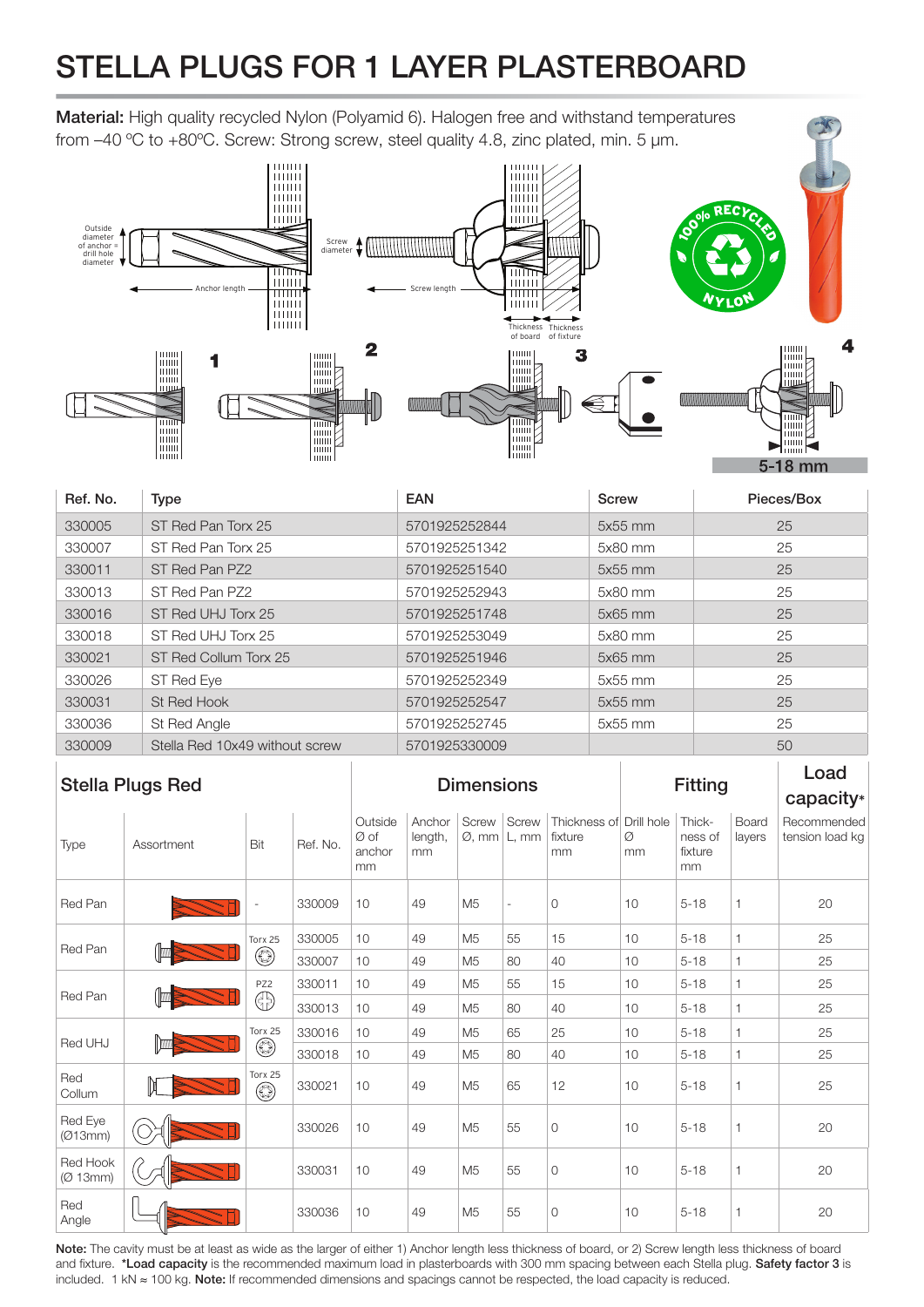

REF. 330011 ST RED PAN PZ2



REF. 330013 ST RED PAN PZ2 49 mm



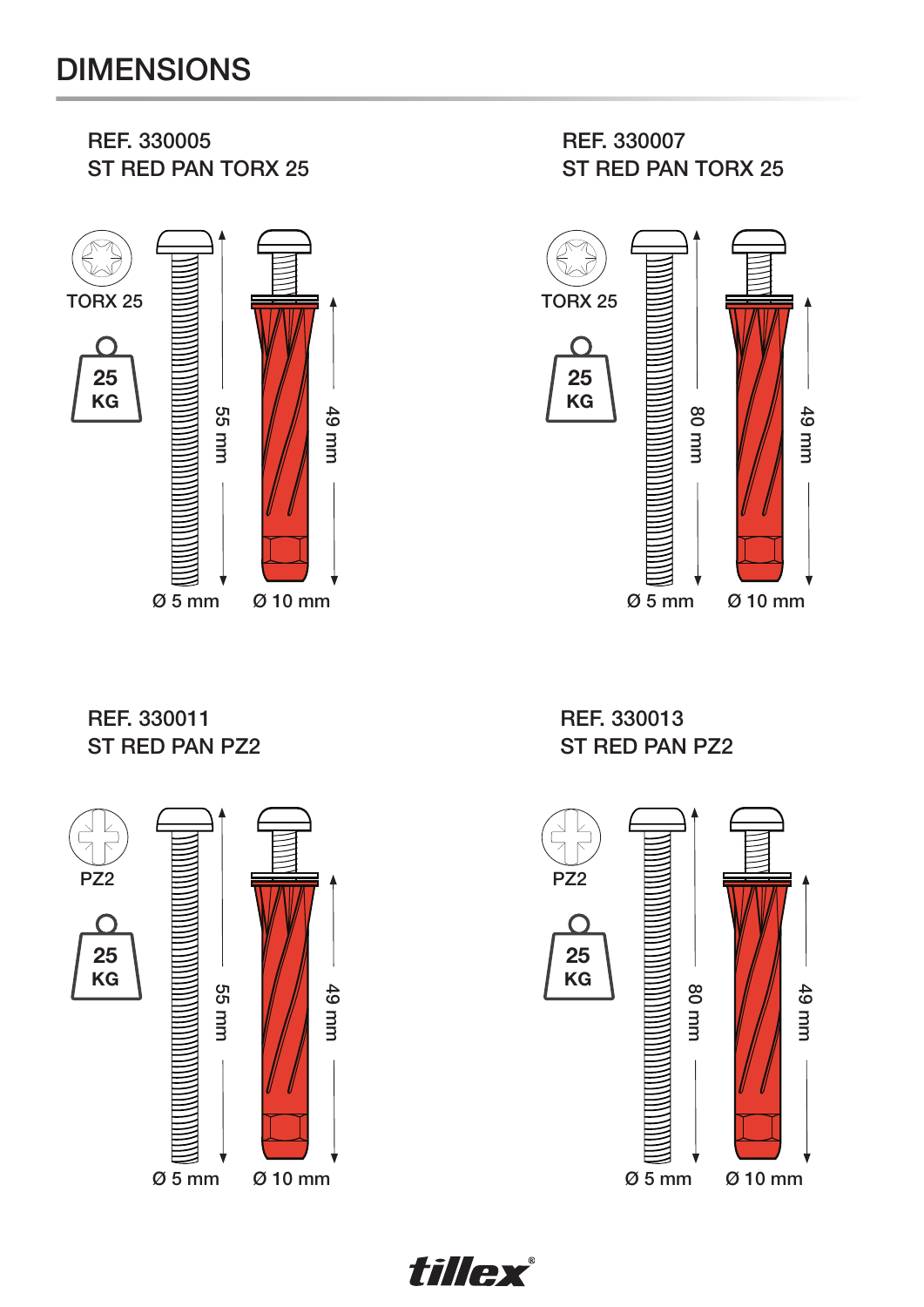## DIMENSIONS



REF. 330021 ST RED COLLUM TORX 25



REF. 330026 ST RED EYE\*



\*If load recommendations not applied, eye may open.